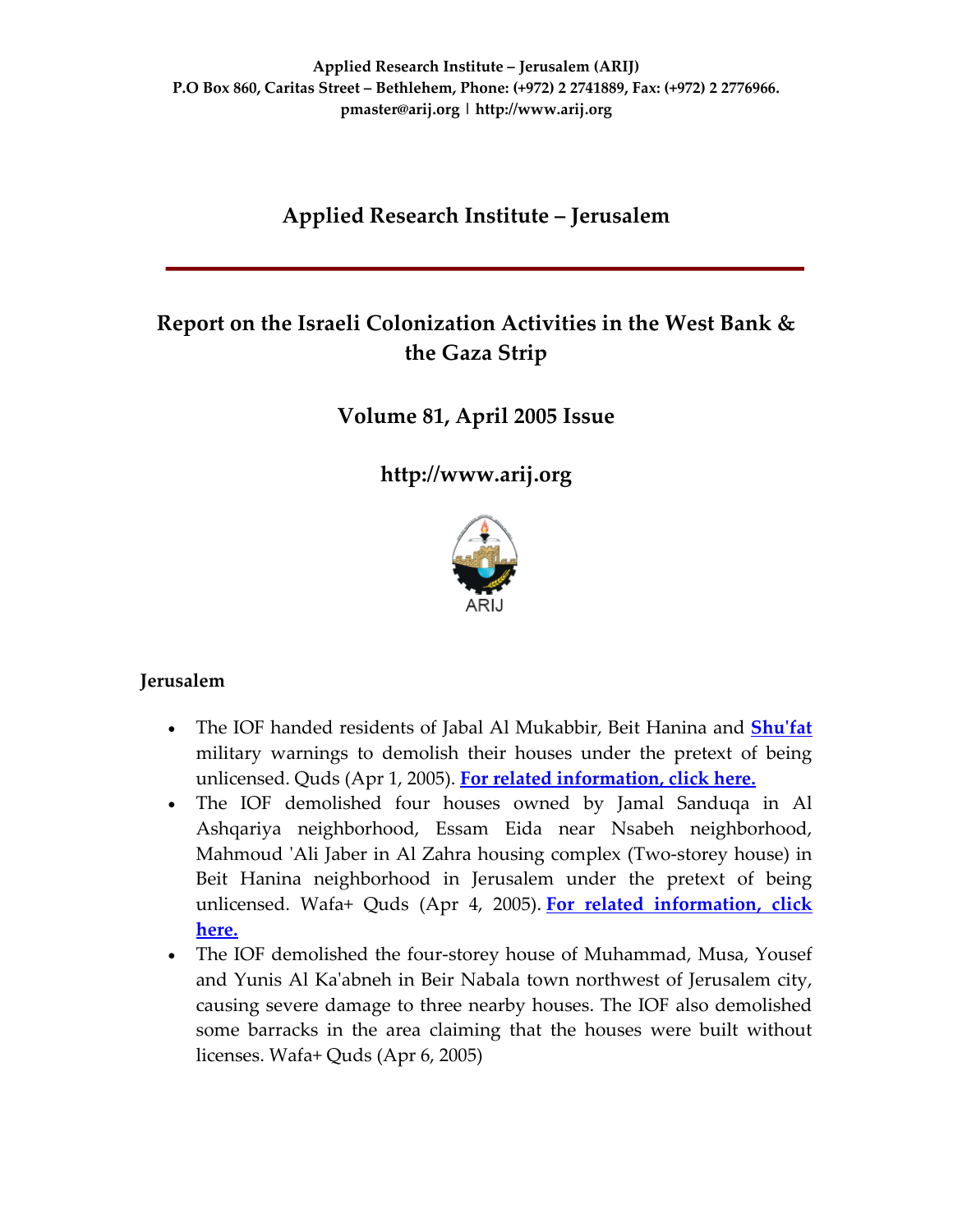- Jerusalem Municipality Court delayed the demolition of the two storey house of Shehda Yousef At Tawel in Al Thuri neighborhood in Jerusalem city for 14 days and charged him NIS 40,000. Quds (Apr 6, 2005).
- Jerusalem Municipality Court issued military warnings to residents of Al Bustan and Wadi Hilwa areas in Silwan town to demolish their houses. The municipality claims that these houses were built in a public area according to article 212 of the planning and construction law of 1965. It is worth mentioning that this area is a home for 122 Palestinian houses housing more than 150 families (800 inhabitants). Among the owners, the following were known: Ahmad Hashim Jalal & his brother Wael, Hisham & his brother Omran, Muhammad, Nihad and Ayoub Badran. Quds (Apr 6, 2005).
- The Israeli Forces demolished the two-storey building (Four apartments) of Saleh Zaʹatreh in Al ʹEzzariya town conducted under the pretext of being close to the Segregation Wall path. Quds (Apr 7, 2005).
- The Israeli bulldozers razed vast areas of lands and confiscated 400km of lands to erect a new road that will connect northwest Jerusalem villages together. Quds (Apr 7, 2005).
- The IOF evacuated by force more than 30 Palestinian families from their houses in **[Anata](http://www.poica.org/editor/case_studies/view.php?recordID=418) town** northeast of Jerusalem city preparing them for demolition. The demolition process came at favor of constructing new parts of the Segregation Wall in the area. Moreover, the Israeli bulldozers continued razing lands in Al *Jib village [northwest](http://www.poica.org/editor/case_studies/view.php?recordID=566) of Jerusalem city* and in the road leading to Betunia city preparing for Wall constructions. Wafa (Apr 13, 2005). **See maps of wall in Al Jib Village.**

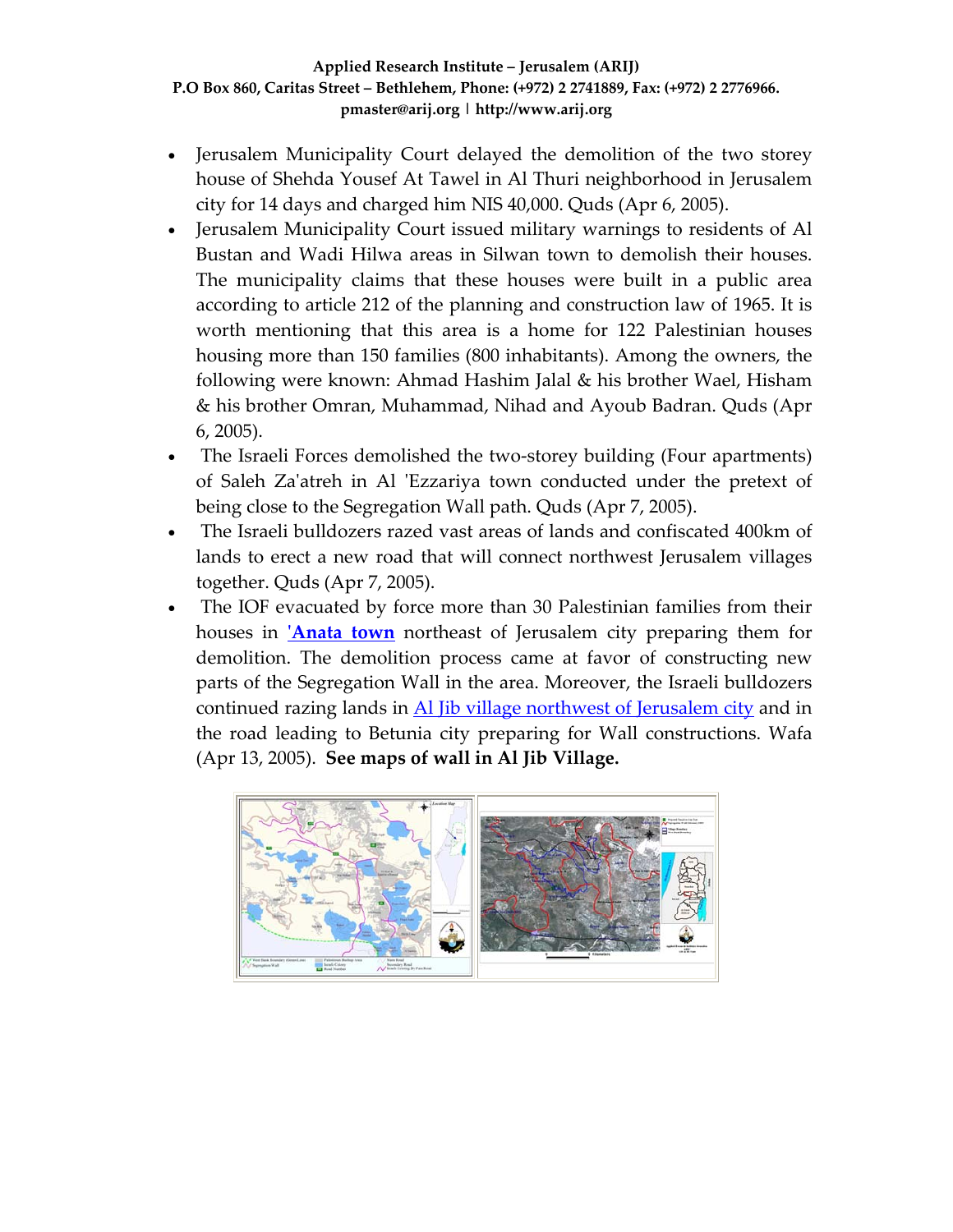- The IOF warned residents of Arab Al Jahalin to evacuate their tents and barracks in a period of one week to continue constructing the Wall. Wafa (Apr 13, 2005).
- The Israeli bulldozers demolished the two houses of Hisham Rajab Al Yamani and Ahmad Omar Al Haliya east of ʹAnata town conducted under the pretext of being unlicensed; whereby, the IOF handed two other military orders to Muhammad Yunis Nihedat and Sari Nihedat under the same pretext. Quds (Apr 14, 2005).
- Intensive constructions are taking place in Ma'ale Adumim settlement in an attempt to connect it to Jerusalem city and to settlements in the east through a 2 km long road. 300m of this road were already paved. Moreover, constructional works are taking place in a 3‐5 storey building in one of the neighborhoods in the settlement. Arabs48 (Apr 14, 2005).



- The IOF installed new Wall blocks in Wadi 'Ayad area, between the Al Barid outskirt and the Coptic neighborhood near the settlement of Neve Yaacov. The IOF are also paving the road parallel to the Segregation Wall path which connects Neve Yaacov settlement with settlements northeast Jerusalem city, Ma'ale Adumim, 'Anatot and Adam. Wafa (Apr 17, 2005). **For more [information,](http://www.poica.org/editor/case_studies/view.php?recordID=564) click here.**
- The Israeli authorities are willing to construct a new part of the Segregation Wall around Beit Hanina tt Tahta near road # 45 which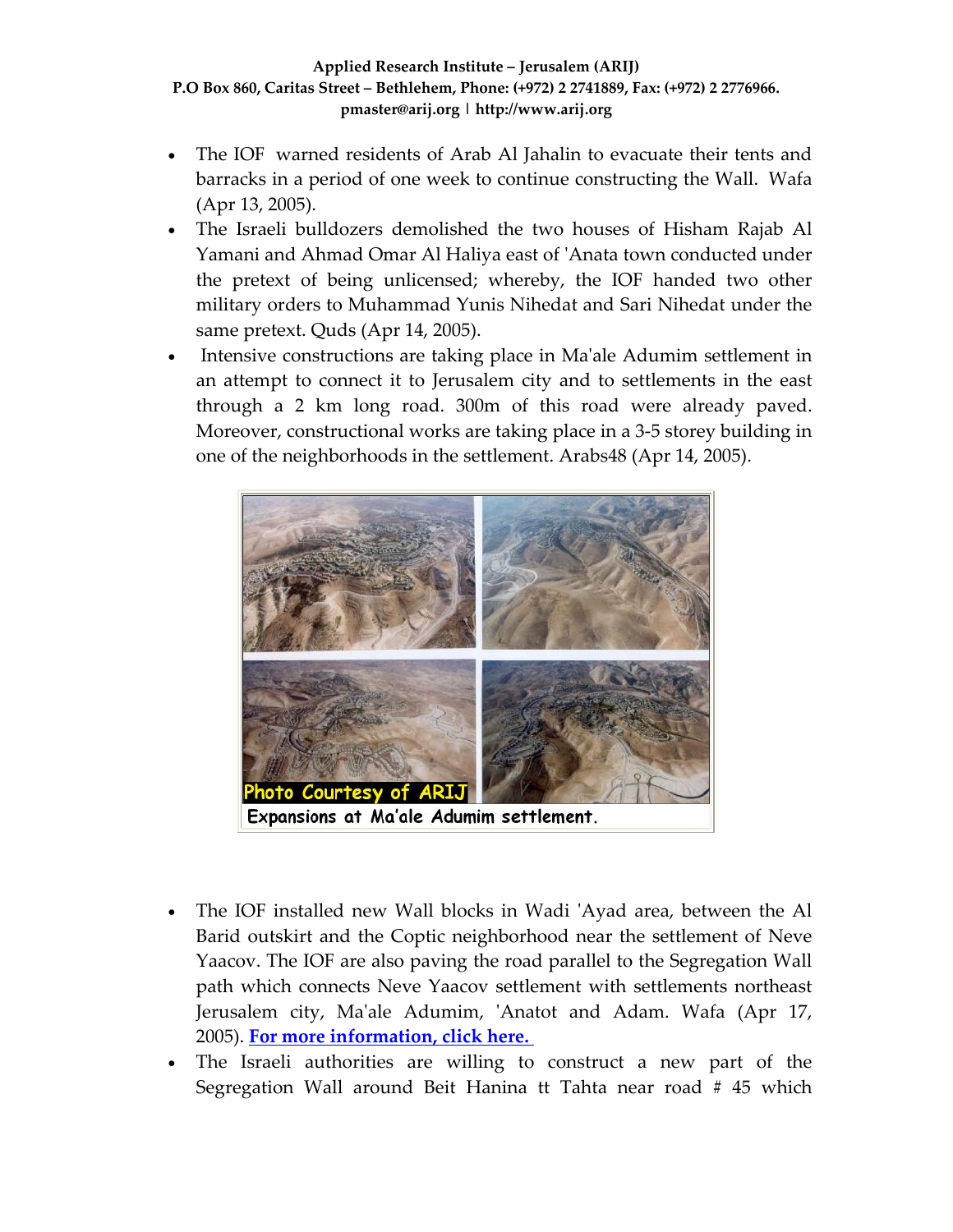separates **the [villages](http://www.poica.org/editor/case_studies/view.php?recordID=566) of Beir Nabala and Beit Hanina At Tahta** from each other.



This wall part will stretch from Atarot checkpoint and penetrates inside the lands of the village. A total of 338 dunums of land will be confiscated in addition to 6 houses located alongside the wallʹs path area threatened to be demolished. It is also expected that the Israeli authorities will construct an underground tunnel to connect Beit Hanina At Tahta with Beir Nabala, Al Jib and Al Judera with Qalandyia area. Quds (Apr 20, 2005).

- The Israeli company of "Developing Eastern Jerusalem" is constructing a new bridge in the walling wall area to allow Israelis and foreigners from accessing the Dome of the Rock Mosque through the dung gate. Quds (Apr 21, 2005).
- The Israeli authorities handed residents of Khirbet Al Jabal, Wa'rit Beit Rabid in **Beit Surik [village](http://www.poica.org/editor/case_studies/view.php?recordID=526)** to the west of Jerusalem city military warnings to confiscate 118 dunums of lands. Wafa (Apr 25, 2005).

# **Qalqiliyia**

• Settlers of Kedumim settlement hindered Palestinian landowners in Kafr Qadum village northeast of Qalqiliya city from accessing their lands. Among the owners, the following were known: Salim 'Abed El Karim Ishtewi, Sa'ed 'Abed Allah Barham and Essam Ibrahim. Wafa (Apr 4, 2005).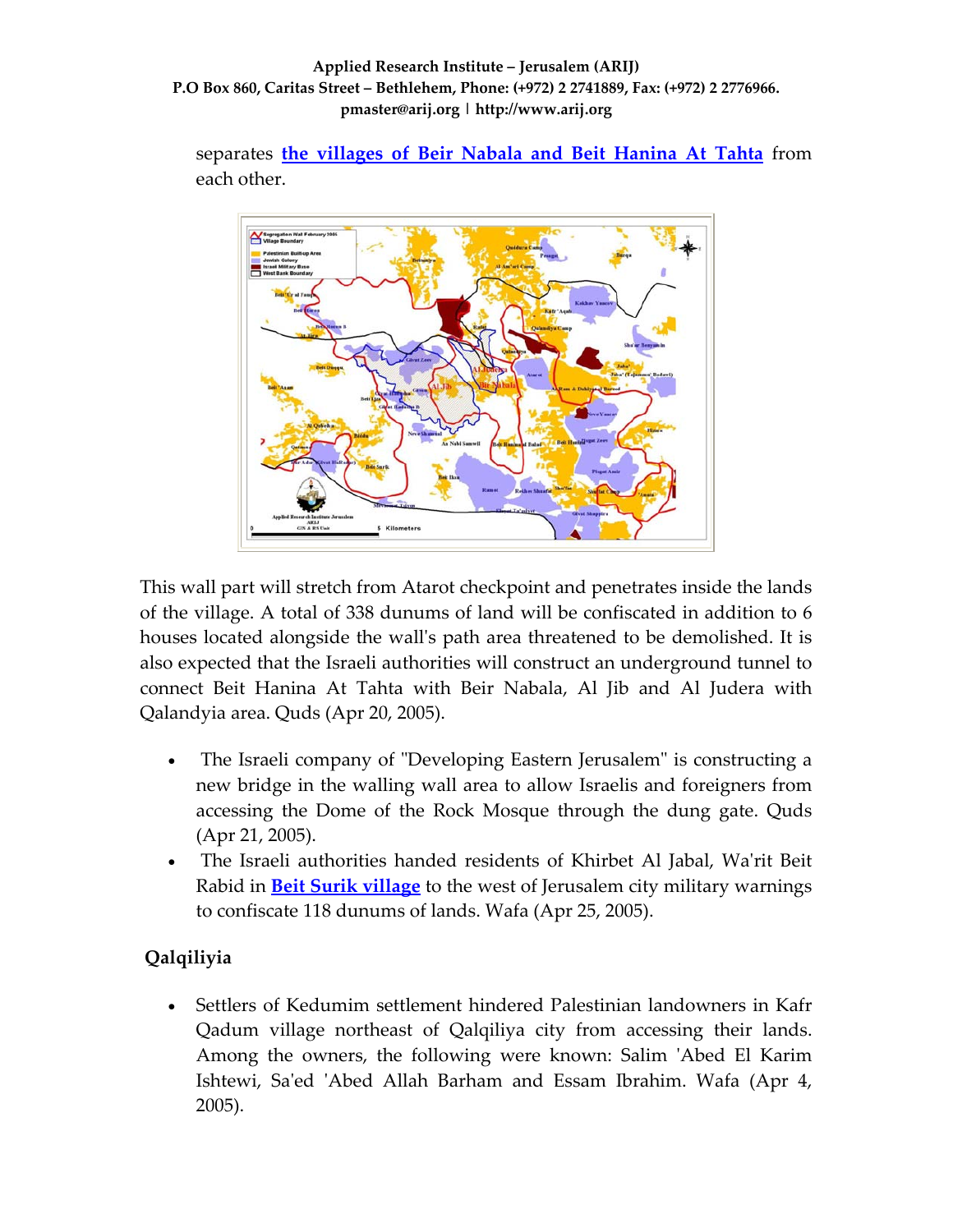- Settlers of Kedumim settlement hindered Palestinain landowners in Kafr Qadum northeast of Qalqiliya city from reaching their lands. Among the owners, the following were known: Najeh Muhammad Rayan and Sa'ed'Abed Allah Barham claiming under the pretext of "State Land". Wafa (Apr 11, 2005).
- Settlers of Kedumim settlement razed 30 dunums of lands cultivated with Olive trees in Kafr Qadum town to the northeast of Qalqiliya city to expand the borders of the aforementioned settlement. Lands belong to ʹAbed El Salam Shahwan. Wafa (Apr 13, 2005).
- The Israeli Land Administration issued tenders to construct 50 housing units on 50 pieces of land in Alkana settlement in Qalqiliya district. The **tenders were issued as part of "Build your own home by yourself" project** which the Government is running to encourage Israeli settlers build more housing units in settlements of the West Bank. Lands dedicated for this project are classified as "State Lands". Wafa (Apr 19, 2005).
- Settlers of Karne Shomron settlement uprooted 300 Olive trees in **[Jinsafut](http://www.poica.org/editor/case_studies/view.php?recordID=402) village east of [Qalqiliya](http://www.poica.org/editor/case_studies/view.php?recordID=402)** to expand the settlement. Quds (Apr 27, 2005).
- The Israeli Supreme court issued restraining orders to temporarily stop constructing the wall in a number of Palestinian villages; they are: Imatin, **Deir [Istiya](http://www.poica.org/editor/case_studies/view.php?recordID=536)**, Salfit, Iskaka, Odeh, Kafl Haris, ʹAzzun and **Kafr [Thulth](http://www.poica.org/editor/case_studies/view.php?recordID=382)** in Qalailiya and Salfit districts according to the appeals handed by residents of the two districts to the Israeli Supreme court. Wafa (Apr 30, 2005).

# **Gaza**

- The IOF constructed a new military base on the entrance of Al Sayfa area north of Beit Lahya city. This military base contains 8 meters watch tower, caravans, cement blocks, earth mounds and barbed wires. Al Ayam (Apr 2, 2005).
- The IOF decided to take over three dunums of lands planted with Barley and owned by ʹAwad Al Astal and ʹAbed El Rahim Al Astal in Al Mawasi area west of Khan Yunis city. The IOF claims that lands are located near the colonial road connecting Gush Qatif block of settlements. Furthermore, the IOF handed resident 'Omran Al Astal military warning to evacuate his land located in the same area. Wafa (Apr 5, 2005).
- The Israeli settlers under the protection of Israeli forces demolished touristy caravans on the shores of Khan Yunis south of Gaza Strip. The IOF took over these caravans since the beginning of the second Intifada in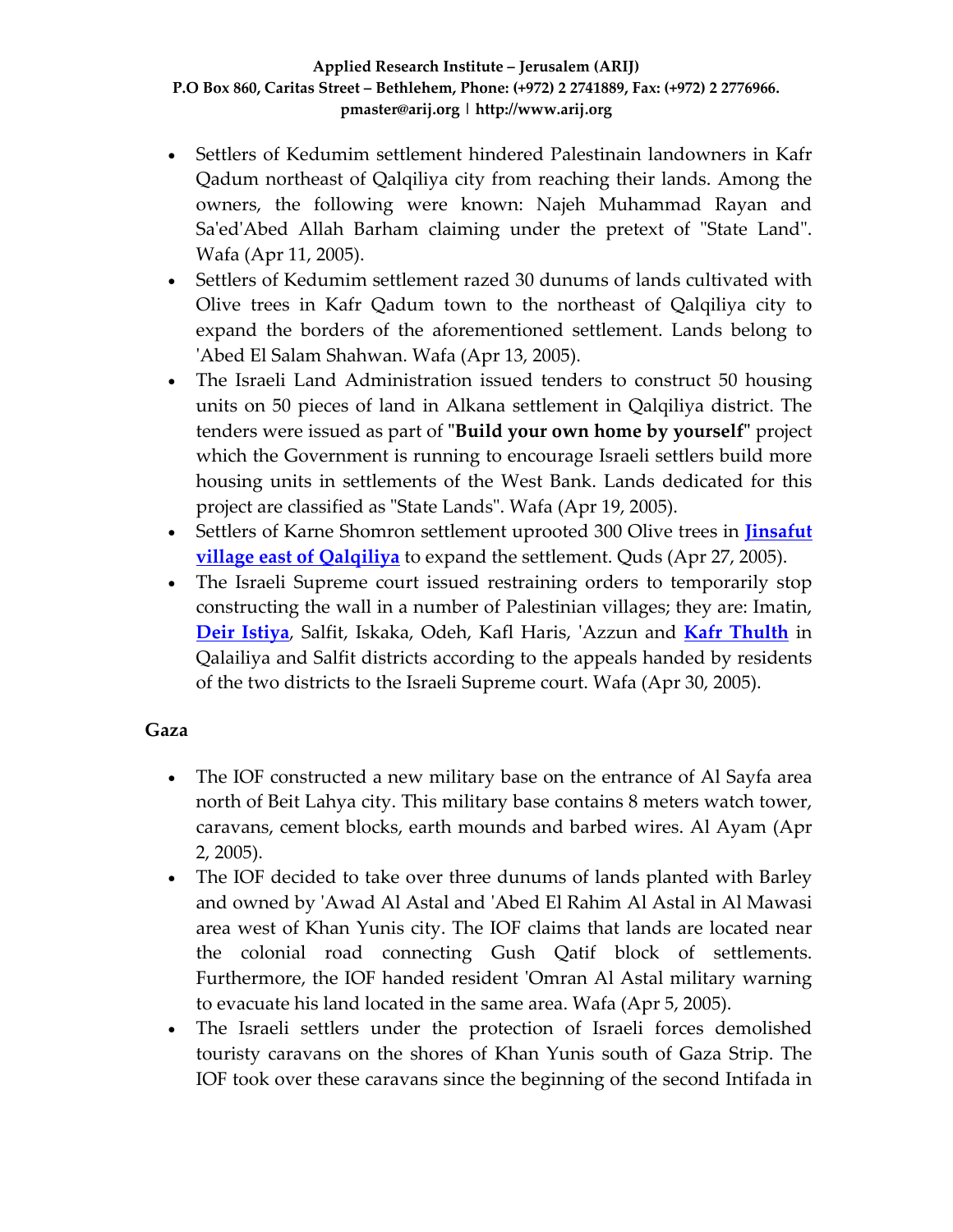September 2000, and transformed it into military posts. Wafa (Apr 12, 2005).

- The IOF are constructing a wall of 7-9 meters height and 60-100 meters width alongside the Palestinian‐Egyptian borders. It is worth mentioning that the IOF already finished constructing a 2.5 km part of the wall in the northern side of Gaza borders. Arabs48 (Apr 14, 2005).
- Some 45 Israeli families have signed up to move to two kibbutzim just northeast the Green Line. This brings the number of Israeli families wiling to evacuate from communities slated for evacuation to 108 out of 1700. Furthermore, 25 Israeli families from Nisanit settlement agreed to move to Kibbutz Karmiya. Similarly, 20 other Israeli families from Elei Sinai settlement are poised to move to Kibbutz Mefalsim. The kibbutz had already begun a developmental project from its eastern and northern sides, mainly in **plots 56** and **82**. Jpost (Apr 20, 2005).
- The IOF took over the building of Al Matahin Company west of Al Qarara area north of Khan Yunis city near Gush Qatif block of settlements and turned it into a military barracks. Al Ayam (Apr 28, 2005).

# **Bethlehem**

• The IOF took over 9 dunums of lands in Al Rawiya, Al Basa and Al Serj areas located in **Al [Walaja](http://www.poica.org/editor/case_studies/view.php?recordID=554) village and Beit Jala city** under the pretext of military purposes. Wafa (Apr 3, 2005).

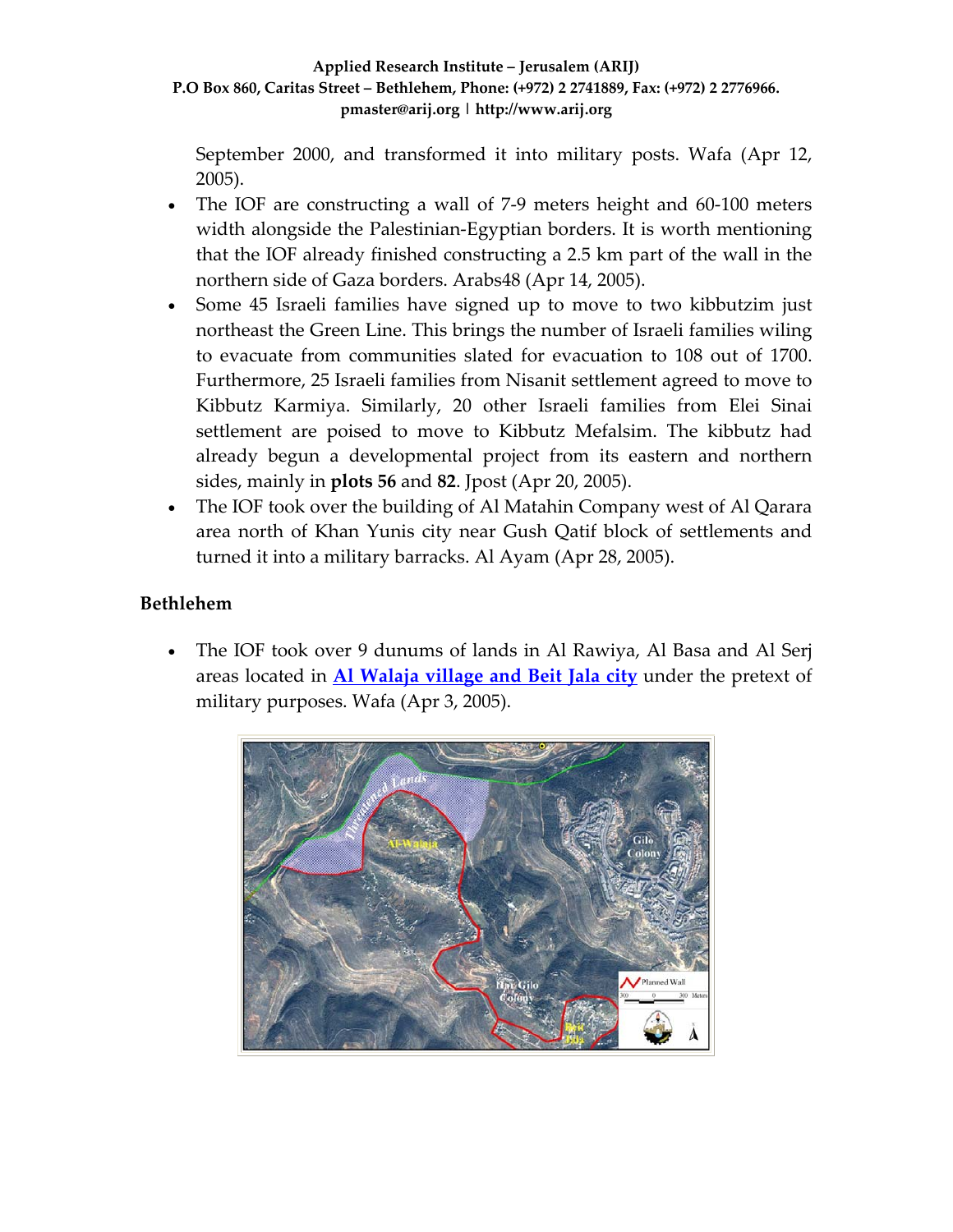- The IOF uprooted at least 200 Olive trees in Khallet Al 'Ishra near 'Ein Juweyza neighborhood in Al Walaja village northwest of Bethlehem city. Wafa (Apr 4, 2005).
- The Israeli authorities handed residents of **Al [Khader](http://www.poica.org/editor/case_studies/view.php?recordID=553) village** military warnings to confiscate 7.5 dunums of lands to construct a 500 meters long and 15 meters width Segregation Wall parallel to road # 60, **the main north‐south artery of the West Bank**. Wafa (Apr 7, 2005).



- Settlers of Neve Daniel uprooted at least 200 Olive and Vine trees in Al Khader village west of Bethlehem city which belong to Musa and Omar Salah. Wafa (Apr 18, 2005).
- The IOF prevented 13 Palestinian workers from rebuilding the Islamic cemetery near 'Aida refugee camp north of Bethlehem city and asked them not to access this area without permission from the Israeli Civil Administration. Wafa (Apr 19, 2005).
- The Israeli Supreme court allowed the construction of **the Wall in Al [Khas](http://www.poica.org/editor/case_studies/view.php?recordID=296) and Al Nuʹman [villages](http://www.poica.org/editor/case_studies/view.php?recordID=296)**, east of Beit Sahour city. The Israeli court also gave Palestinian residents of the two villages 45 days to show documents of ownership; otherwise, residents will be forced to evacuate. Wafa (Apr 19, 2005).
- The Israeli authorities handed residents Ismaʹil Muhammad Abu Luha, Ahmad Ibrahim Abu Luha, Musa Hamdan Mashʹala, Hasan Muhammad Salim Abu Luha and Issa Muhammad Salim military orders to confiscate 80 dunums of lands in Al Jabʹa village, southwest of Bethlehem city to construct the Segregation Wall. Wafa (Apr 25, 2005).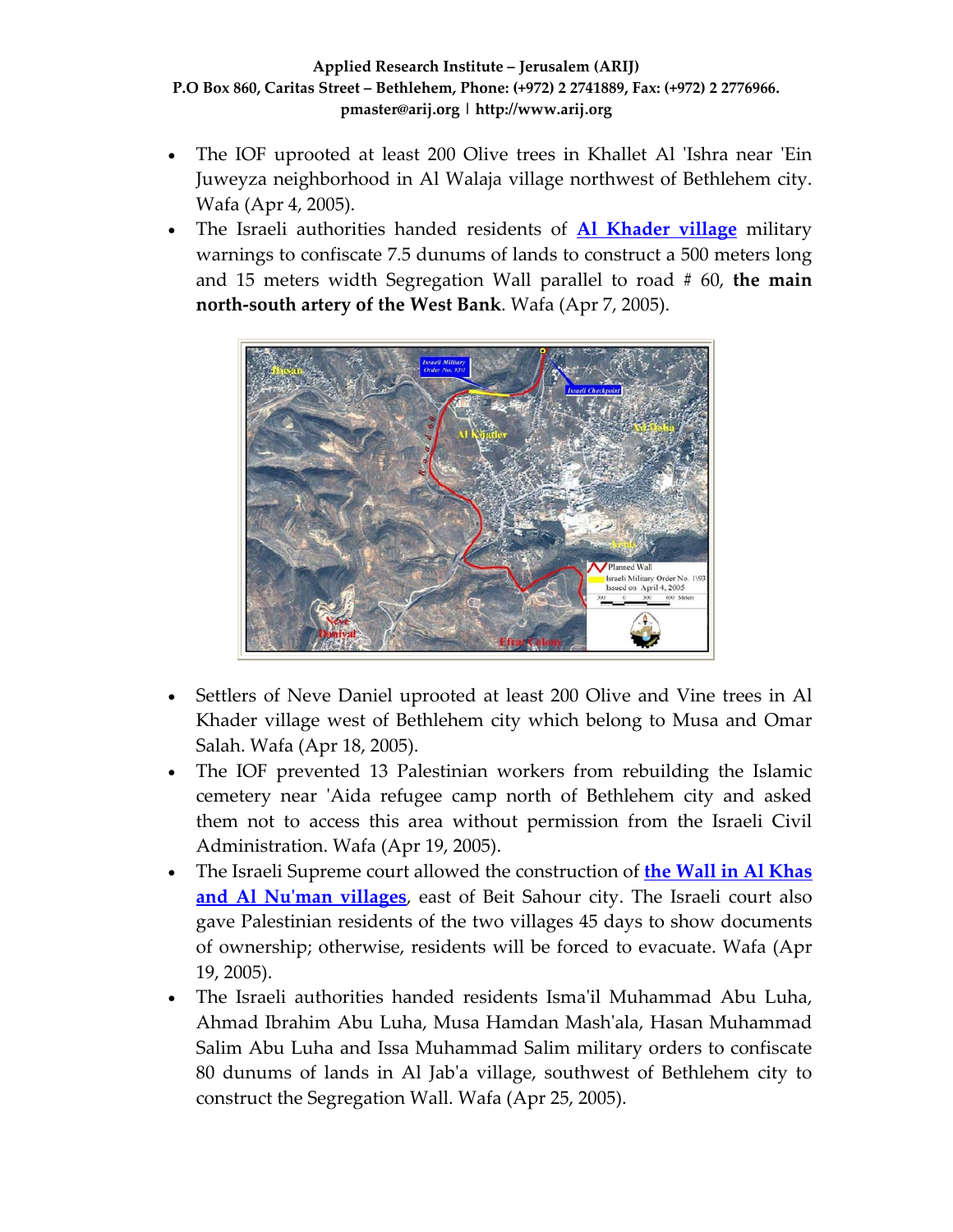• The IOF started constructing wall blocks in the northern neighborhood of Bethlehem city, opposite to Al Caritas Baby hospital and in the vicinity of Rcahel's Tomb, to connect it with wall part constructed at Bethlehem northern entrance. Quds (Apr 26, 2005).



# **Tubas**

• The Israeli Forces handed three Palestinian families (27 inhabitants) military orders to evacuate their homes in **Al ʹAqaba [village](http://www.poica.org/editor/case_studies/view.php?recordID=315) east of [Tubas](http://www.poica.org/editor/case_studies/view.php?recordID=315) city** in the Jordan valley due to their location close to a military area. As a result, the Palestinian areas will be completely separated from the Jordanian borders. Arabs48 (Apr 20, 2005).

# **Jenin**

- A new Israeli neighborhood "Nahalat Yosef" is planned to be constructed in SaNur settlement southwest of Jenin at favor of settling new Israeli settlers immigrating to Israel. Jpost (Apr 19, 2005).
- The Israeli bulldozers razed vast areas of agricultural lands and uprooted dozens of Olive trees in SaNur village southwest of Jenin city conducted under the pretext of security reasons. Lands belong to: Mazen Frayz ʹAlawneh, Basam ʹAbed Allah Fathi and Ziyad Adeeb Ghanam. Quds (Apr 23, 2005)

# **Hebron**

• Settlers of Qiryat Arba' settlement, located east of Hebron city, aggressed on 20 dunums of land cultivated with Olive trees owned by ʹAbed El Sami' 'Abed El Muttaleb Al Muhtasib and hindered him from accessing his land under the threat of weapons. Quds (Apr 1, 2005).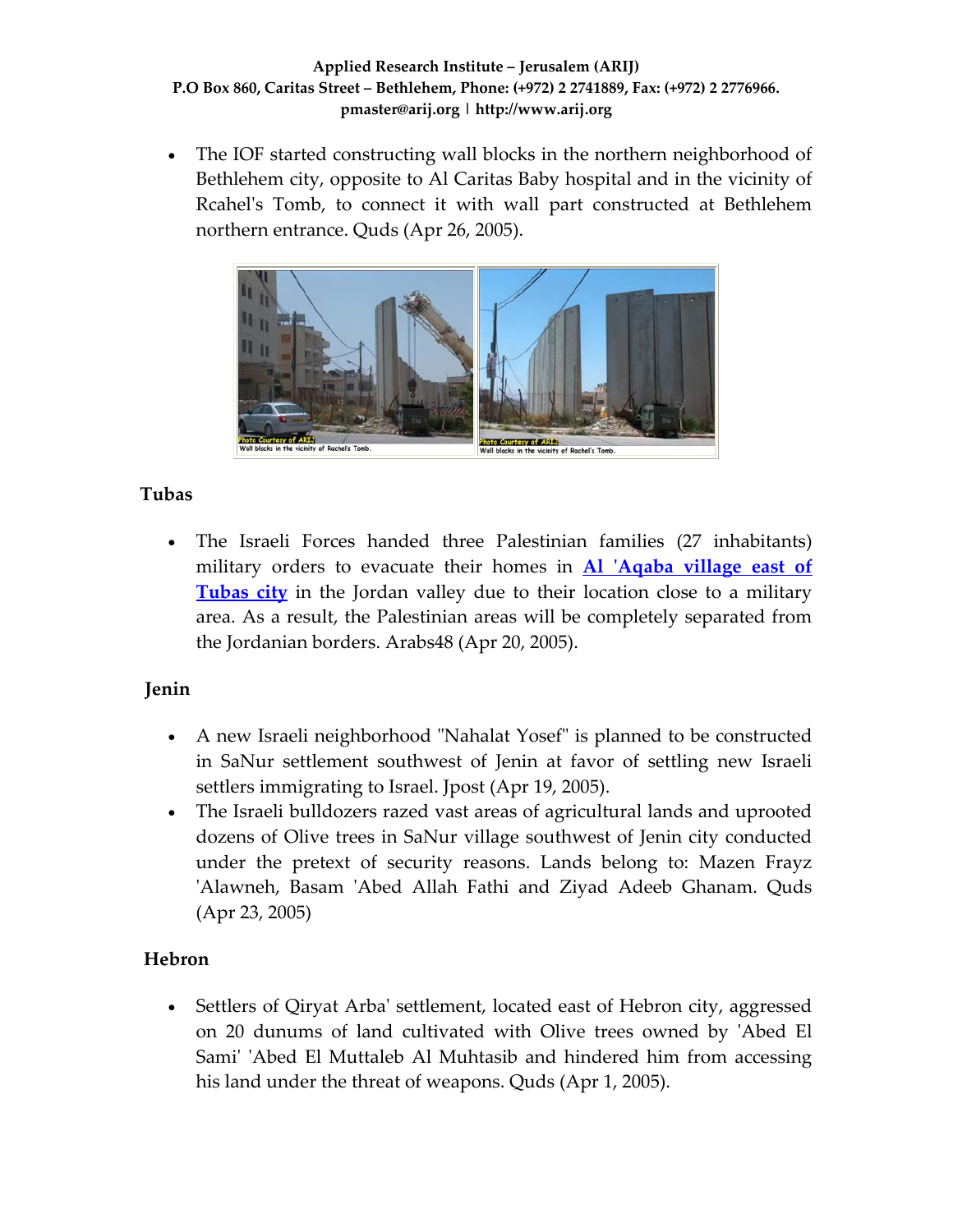- Settlers of Ramat Yashai took over the house of Judeh and Zakariya Al Bakry located close to the settlement and turned it into military post. The IOF forced the owners to evacuate the house under the threat of weapons and settled Jewish families in the house instead of the Palestinian family. Wafa (Apr 2, 2005).
- Settlers of Qiryat Arab', located east of Hebron city, started erecting a 500-600 meters long and 6 meters width road on 20 dunums of land near the settlement. Lands belong to: Khalawy Al Ja'bary, Yunis 'Abed El Hafez Da'na, Musa Jaber, Kamil Al Buty Jaber, 'Abed El Hay Abu S'ifan, Jamel Abu S'ifan and Sa'ed Da'na. Wafa (Apr 4, 2005).
- In a report issued by Hebron Information Center office showed that during the last three months, the IOF managed to cut around 3000 fruitful trees in the Governorate. **The report also sheds the light on the Israeli violations in the Governorate:**
- Settlers' aggressions: Settlers of Qiryat Arba' in Hebron city continued their aggressions against Palestinians living close to the settlement.
- Closures and checkpoints: The report assures that the 17 checkpoints still exist in the Governorate
- The area of land threatened of isolation and confiscation is 17,000 dunums, whereby the IOF issued military orders to confiscate 6000 dunums of them. Al Ayam (Apr 4, 2005).
- The IOF took over the house of Muhammad Judeh Al Herbawi in Namra neighborhood in Hebron city and transformed it into military barrack. Wafa (Apr 5, 2005).
- The Israeli troops took over the four-storey house of Salim Issa Khalil Al Batsh and turned it into military post. Wafa (Apr 6, 2005).
- The Israeli authorities issued military orders to confiscate 70 dunums of lands cultivated with Olives and Vine trees in Faqaqis village southwest of Hebron city to expand the nearby settlement "Negohot" settlement. Lands belong to Basim Nasr, Yousef and 'Ali Mahmoud Nasr. Wafa (Apr 7, 2005).
- The IOF issued three military orders to confiscate 1484 dunums of lands south and southwest of Hebron for the Segregation Wall process.
- Military order # (71/5/T) is to confiscate 689.9 dunums in Wad Al Khalil north of Adh Dhahiriya town.
- Military order  $\#$  (72/5/T) is to confiscate 340.70 dunums in As Samu' town in Al ʹAtret and Kherbit ʹAtter.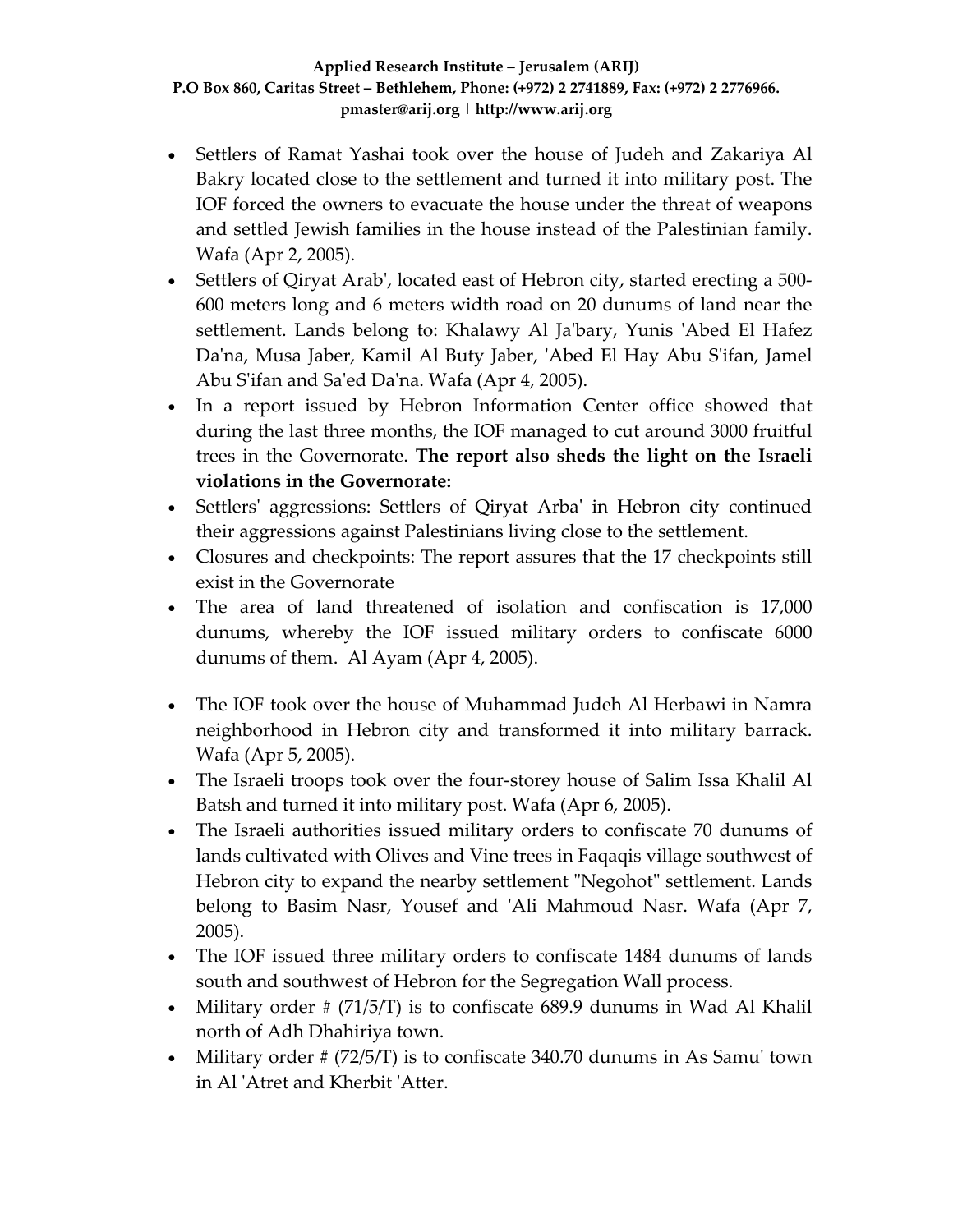- Military order  $\#$  (76/5/T) is to confiscate 452.9 dunums in Dura town located south of Al Burj village in Umm Al Rujom, ʹArqub, Wadi Al Batim and Al Mabtur areas. Wafa (Apr 8, 2005).
- The Israeli authorities settled Israeli families in Ramat Yashai outpost in Hebron city. Wafa (Apr 9, 2005).
- The Israeli Chief commander in the West Bank Moshe Keplenski issued a new military order number (5/69/T) to take over 50 dunums of lands (3241 meters long and 6 meters width) planted with Olive and Vine Trees in Beit Ummar and Halhul towns to construct the Segregation Wall around Karmei Zur settlement. Wafa (Apr 9, 2005).
- The IOF staged into the northern entrance of Hebron city, surveyed the area, and took pictures to a number of commercial stores and one factory in the area after forcing all workers to evacuate the stores under the threat of weapons. Wafa (Apr 12, 2005).
- The IOF dismantled a building in Hazun David outpost in Hebron city used as a synagogue. Arabynet+ Haaretz (Apr 13, 2005).
- The Israeli land Administration handed residents Amin Yousef Jeradat, Rasmi Shahin Jeradat, Diab ʹAbed El Qader ʹAramin and Musa Yunis Jeradat in Al 'Edasa village near Sa'ir town to the northeast Hebron city, military warnings to evacuate their 90 dunums of lands planted with Vine and Almond trees and hindered them from accessing their lands. Wafa (Apr 16, 2005).
- The Israeli Chief commander Moshe Keplenski issued military order #  $(05/55/T)$  to confiscate 45 dunums of land in Brekot Sha'b Lemoniya area, 300 meters to the south of Migdal OZ settlement in Beit Ummar and Halhul towns for military purposes. Lands belong to more than 74 Palestinian families. Quds+ Wafa (Apr 17, 2005).
- The IOF removed three illegal outposts, two of which were located in Qiryat Arbaʹ settlement area, while the third was located near Elon Moreh settlement. Haaretz (Apr 18, 2005).
- The IOF handed the Shaneran family three military orders to demolish their houses in Khirbet Al Thaʹlaba, south of Karmel settlement east of Yatta town; whereby a number of military warnings were handed to Palestinian residents to demolish 10 wells in Khashm Al Darag and Al Kaʹabneh areas and owned by Arab Al Kaʹabneh and Arab Al Zuwidin. The IOF also handed 6 Palestinian families in Khirbet Al Markiz east of Yatta town military warnings to demolish their public toilets. Wafa (Apr 18, 2005).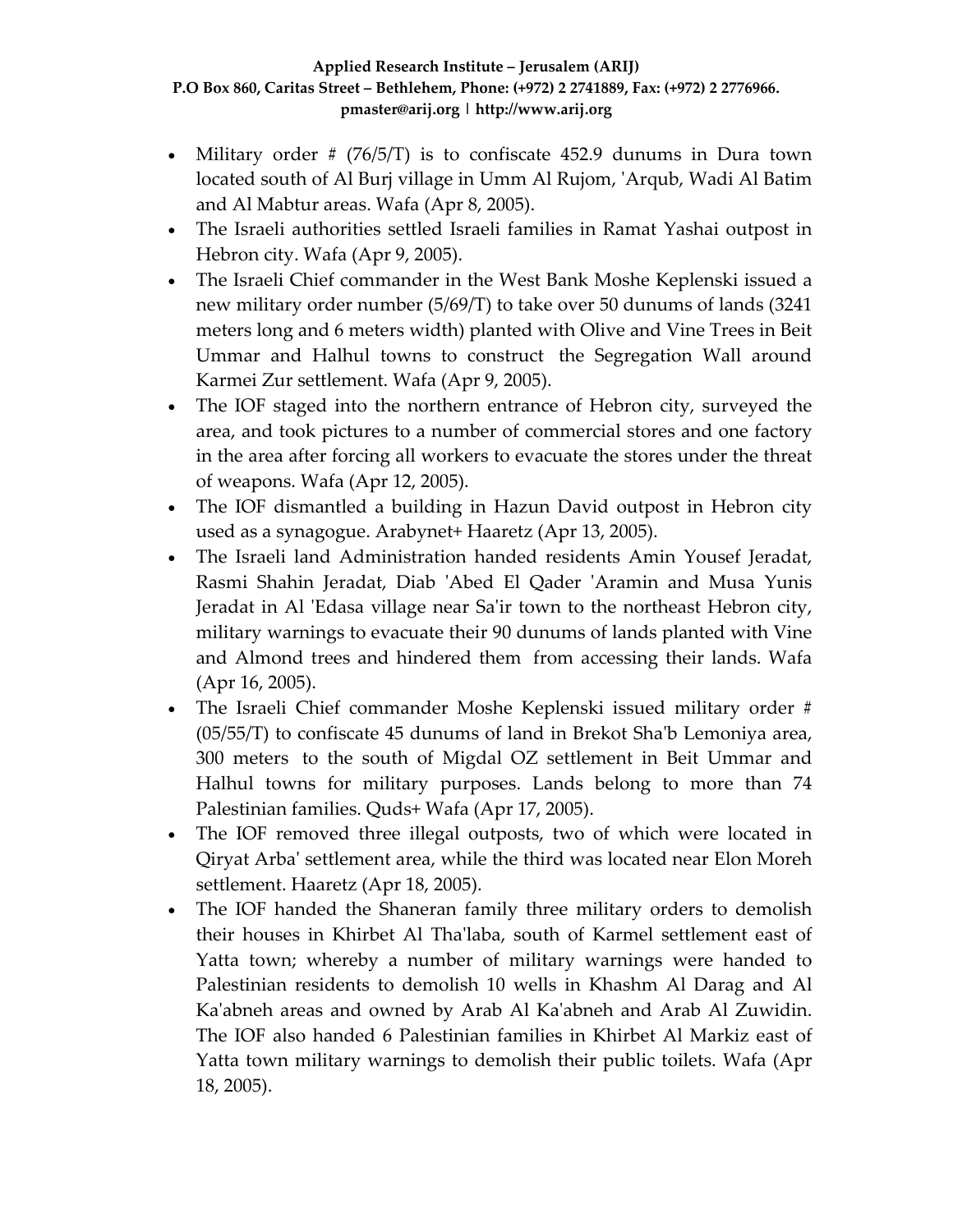- Settlers of Qiryat Arbaʹ aggressed on Palestinian houses in Wadi Al Nasara neighborhood, causing severe damages to more than 7 houses. Settlers also uprooted tens of Olive trees ow0ned by Musa Jaber and re‐ established the Hazon outpost on the lands of Jaber family. Al Ayam (Apr 19, 2005).
- The IOF handed resident Jamel Al Sa'da from Halhul town north of Hebron city military order to stop constructing his house under the pretext of not having building permits; in addition, the IOF handed another military warning to the nearby house for the same reasons. Wafa (Apr 20, 2005).
- The IOF took over the house of Ahmad Abu 'Arqoub in Beit Marsam village southwest of Hebron city and turned it into military post. Quds (Apr 21, 2005).
- The IOF constructed a third gate on Al Ibrahimi Mosque main entrance in the old city of Hebron, in Al Laban market area. Al Ayam (Apr 21, 2005).
- The IOF took over 8 dunums of land in Wad Al Furos area near an Israeli outpost north of Qiryat Arbaʹ settlement, to the east of Hebron city and close to Shamirot Isaac military base to expand the outpost. Lands belong to: Othman, Nuʹman, Suleiman, Hayel and Darwish Al Jaʹbary. Wafa (Apr 24, 2005).
- The IOF took over a five-storey building in Tel Al Rumeida area and transferred it to a colonial building related to the settlement of Tel Al Rumeida in Hebron. In addition, the IOF took over the two-storey house of Muhammad Hamid Abu 'Esha near Ramat Yashi outpost and transferred it into military barrack; Besides, the IOF took over the three‐ storey house of Nagi 'Adel Skafy in Qezun area north of Kharesina settlement and turned it into military post. Quds+ Al Ayam (Apr 27, 2005).
- The Israeli Defense Forces proposed to construct a wall to divide areas located under the control of the Palestinian Authority and the areas of the Israeli settlers in Hebron city. Arabs48+ Haaretz (Apr 28, 2005).

# **Nablus**

• The Israeli bulldozers razed at least 40 dunums of land mostly cultivated with Figs in Jalud and Qasra villages southeast of Nablus city. Quds (Apr 13, 2005).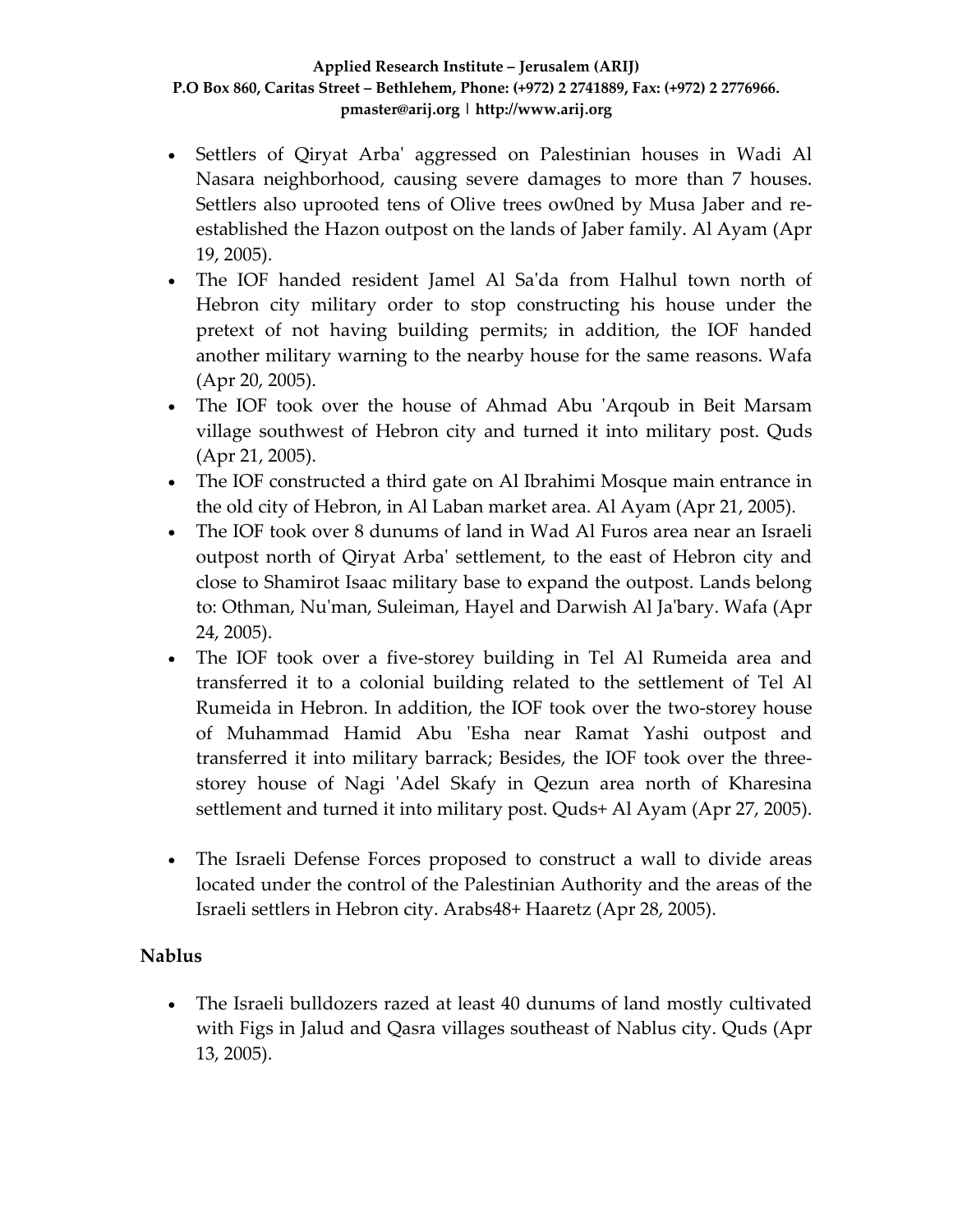• The IOF dynamited the house of Muhammad 'Abed El Rahman Abu Layla from the inside, causing severe damages to the properties. The house is located in the new 'Askar camp east of Nablus city. Wafa (Apr 18, 2005).

# **Tulkarm**

- The IOF handed resident Basim Taysser 'Awad military warning to demolish his house in Farʹoun village to the south of Tulkarm under the pretexts of being unlicensed and close to the Segregation Wall path. The IOF also handed resident Salim Hazahza another military warning to demolish his agricultural store under the same pretexts. Wafa (Apr 4, 2005).
- The IOF informed Palestinian residents living close to 'Enav settlement of their intention to construct 3000 meters long and 26 meters width fence around the settlement. It is worth mentioning that 'Enav settlement was established on lands of Beit Lid, Kafr Al Lubad, Ramin and ʹAnabta. Wafa (Apr 8, 2005).
- The IOF handed residents of Shufa and Kafr Al Lubad military order # (05/77/T) to confiscate 286 dunums of lands in Dhahret Beir Salem, Wadi Al Nimr, Al Hafasy, Deirban, Nazlet Beir Salem, Al ʹOkda, Wadi Jamous and Khalet Ash Sheikh areas. Moreover, the IOF hindered Palestinian landowners from accessing their lands without having permits from the Israeli Civil Administration. Wafa (Apr 9, 2005).
- The Israeli authorities issued new master plan of Jubara village in Tulkarm which excluded 30 Palestinian houses out of total **60** in the village. This master plan will come on more lands from the village for colonial activities. Wafa (Apr 25, 2005).
- The IOF staged into Ar Ras village south of Tulkarm and took over the house of 'Abed El 'Aziz Magthoub and turned it into a military barrack. Al Ayam (Apr 27, 2005).
- The Israeli authorities constructed a wall around **Ghishori chemical factory** located southwest Tulkarem city. This wall stretches from the District coordination Office "DCO" west of the city to reach the borders of the West Bank (Armistice Line); as a result, vast areas of agricultural lands will be razed. This plan came according to the military order signed by the Israeli Chief Commander Moshe Keplenski on 31 Mar 2004 to take over two parcels of land **37** and **54** of Block **8177**. Lands belong to Elias Ibrahim ʹAziz and Nazmi Muhammad Sadiq Al Sukhin. It is worth mentioning that Gishuri Chemical factory was established in Tulkarem city in 1984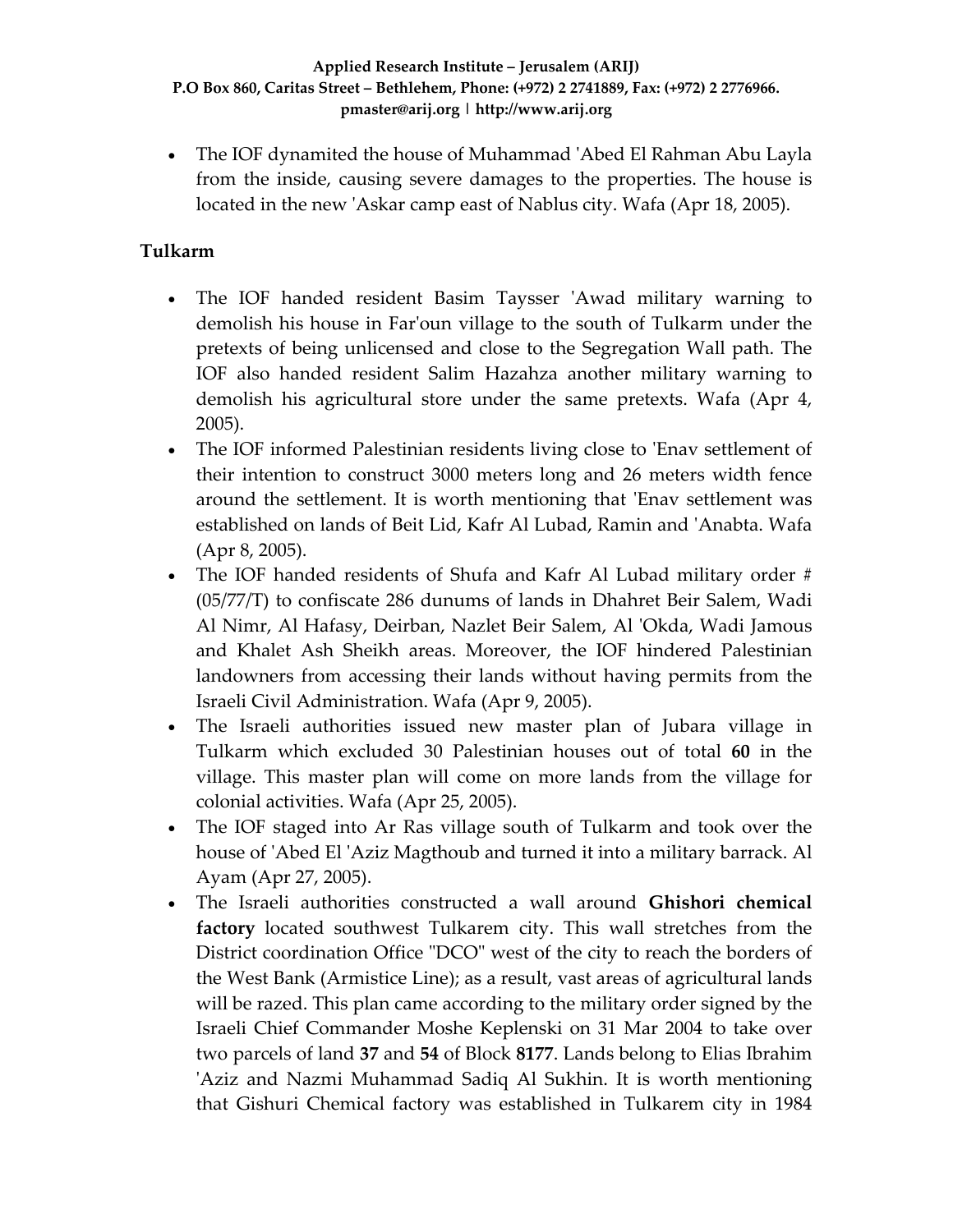and produces chemical products, mainly agricultural chemicals. This factory was moved to Tulkarem because it failed to get a license in Telmond settlement (inside the Armistice Line) due to its dangerous effects on the environment and health. Wafa (Apr 27, 2005).

## **Ramallah**

- The Israeli authorities handed military warnings to residents of Saffa, Beit Sira and Kharbatha Al Misbah in Al Latrun area southwest of Ramallah city to confiscate more lands for wall constructions. Wafa (Apr 7, 2005).
- The IOF handed the village council of Beit 'Ur At Tahta a plan to erect 100 meters width colonial road extending from Beit Liqya‐ Kharbatha Al Misbah to 'Ein 'Arik old checkpoint. The road will take over 2/3 of Beit 'Ur At Tahta village lands as well as Kafr Niʹma, Deir Ibziʹ and ʹEin ʹArik villages' lands. As a result 10,000 Olive trees are threatened to be uprooted. The road is alo expected to pass through the areas of Beit Liqya bridge, Maqtaʹ Al Hagar, Harayik ʹAbad, Al Bayada, ʹAqbat Al Hamra and Wadi Al Malaqi. In another incident, the IOF handed residents of Beit ʹUr At Tahta 10 days ago military order to convert the dirt road of the village into a 4 meters width road, hindered landowners from accessing their lands and put some bench marks near the houses located on the Jerusalem‐Al Latrun road preparing to hedge the area with barbed wires. Quds (Apr 9, 2005).
- The IOF handed the village council of Deir Ibzigh military orders to confiscate 1200 dunums of lands for military purposes. In addition, a 100 meters width road will be erected in Deir Ibzigh village to connect Israeli settlements located close to the Village with others located close to the Green Line borders and inside the Green Line. Quds (Apr 9, 2005).
- The Israeli authorities issued a new military order to cut the road connecting Beit Duqqu village with Beit Ijza northwest of Jerusalem city. This military order, if implemented, will come on thousands of dunums of agricultural lands cultivated with Vine and Almond trees; Lands stated for confiscation in Beit Ijza as a result of the military order are located in Block (2) in Wadi Ibrahim, Waʹr Dhaher, and Har Al Maleh. Lands targeted for confiscation in Beit Duqqu are located in Block (1) in the areas of Shaʹb El Beir, Umm Al Kaf and Krum Al Sharaka. Quds (Apr 12, 2005).
- The IOF decided to confiscate 6056 dunums of lands from 'Abud village northwest of Ramallah city. As a result, the village will lose one third of its lands. Wafa (Apr 15, 2005).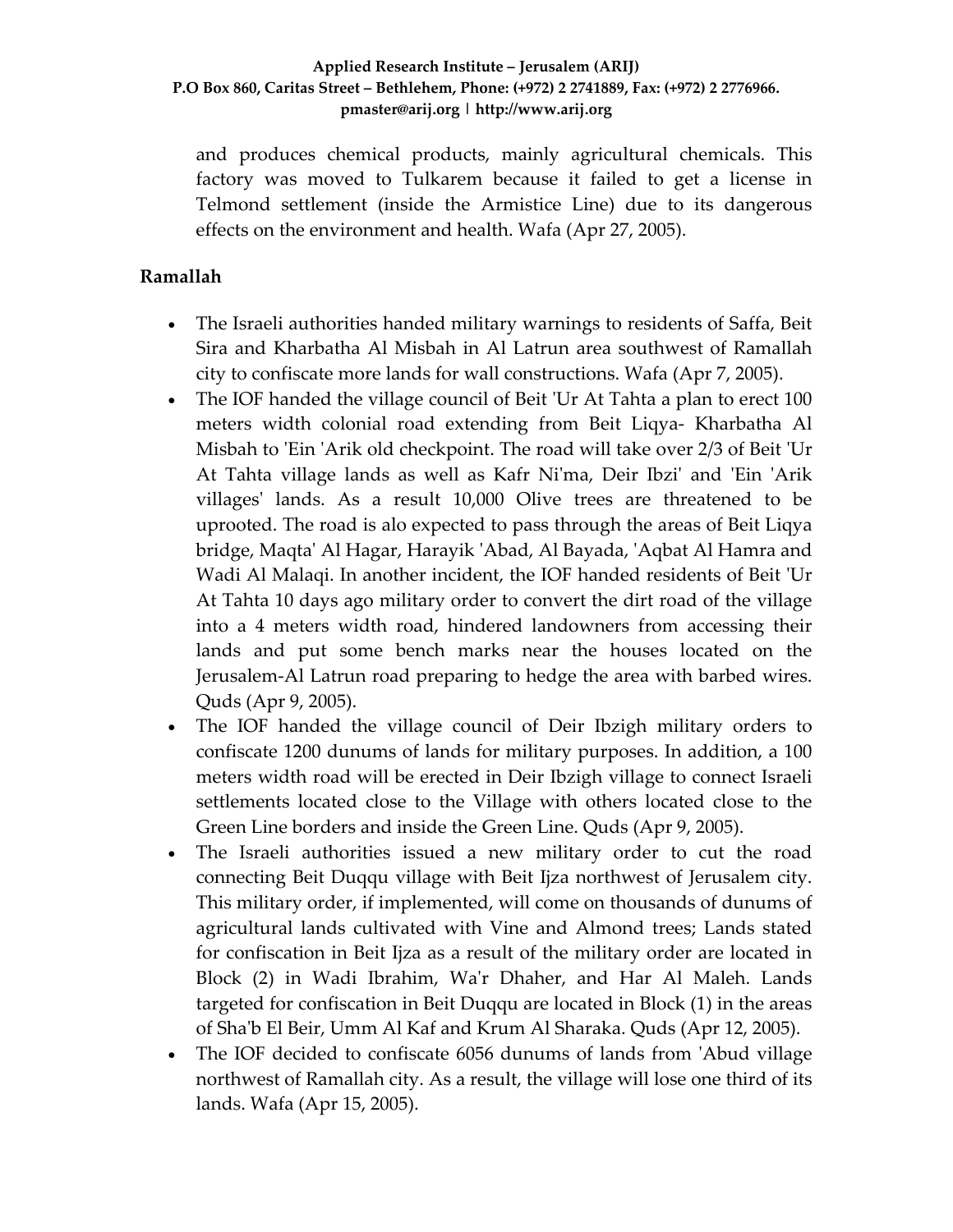• The IOF demolished the house of Yasir Al 'Ajlony in Kafr 'Aqab area conducted under the pretext of being unlicensed. The IOF also handed residents Farid Bajis Barakat and Maher Al Halaq military warnings to demolish their houses under the same pretext. Quds (Apr 15, 2005) .

## **Jericho**

• Two caravans were removed from the area of Wadi El Qilt near Neve Erez after receiving warnings from the Israeli Civil Administration stating to remove them. Quds (Apr 5, 005).

## **Others**

- According to Israel's Prime Minister and Minister of planning and construction decision, millions of Shekels to be transferred to the town of Yayid and Yabul in the western Negev to continue constructing about 100 housing units in each town at favor of settling the Israeli settlers evacuating from the Gaza Strip. Same time, developmental constructions are taken place in three neighborhoods in three different towns. Al Ayam (Apr 12, 2005).
- Settlers of Homesh, one of the four northern settlements slated for evacuation according to Sharon's disengagement plan, are planning to move to another slice of West Bank territory, some 15 km away from their original location. The government and the disengagement Authority have tacitly approved Homesh's plan to "replicate" the settlement in an enclave of 50 housing units south of Qalqiliya district called "Nof Hasharon". Nof Hasharon falls under the jurisdiction of Alfei Menashe Local Council, some 3 km away. Jpost (Apr 13, 2005).
- The IOF plans to construct roads parallel to the existing main roads that are used by Israeli traffic in the Gaza Strip. The new roads will be used by Israeli troops and police during the pullout operations. Haaretz (Apr 14, 2005).
- The Israeli Prime Minister, Ariel Sharon, plans for another evacuation plan in the coming months for some isolated settlements in the West Bank, as well as attaching large settlementsʹ blocks such as Gush Atzion south of Jerusalem, Gush Talmun southeast of Tel Aviv, Gush Ariel north of the West Bank and Maʹale Adumim. Moreover, Israel will keep its control on the Jordan valley where several agricultural settlements are located. Quds (Apr 16, 2005).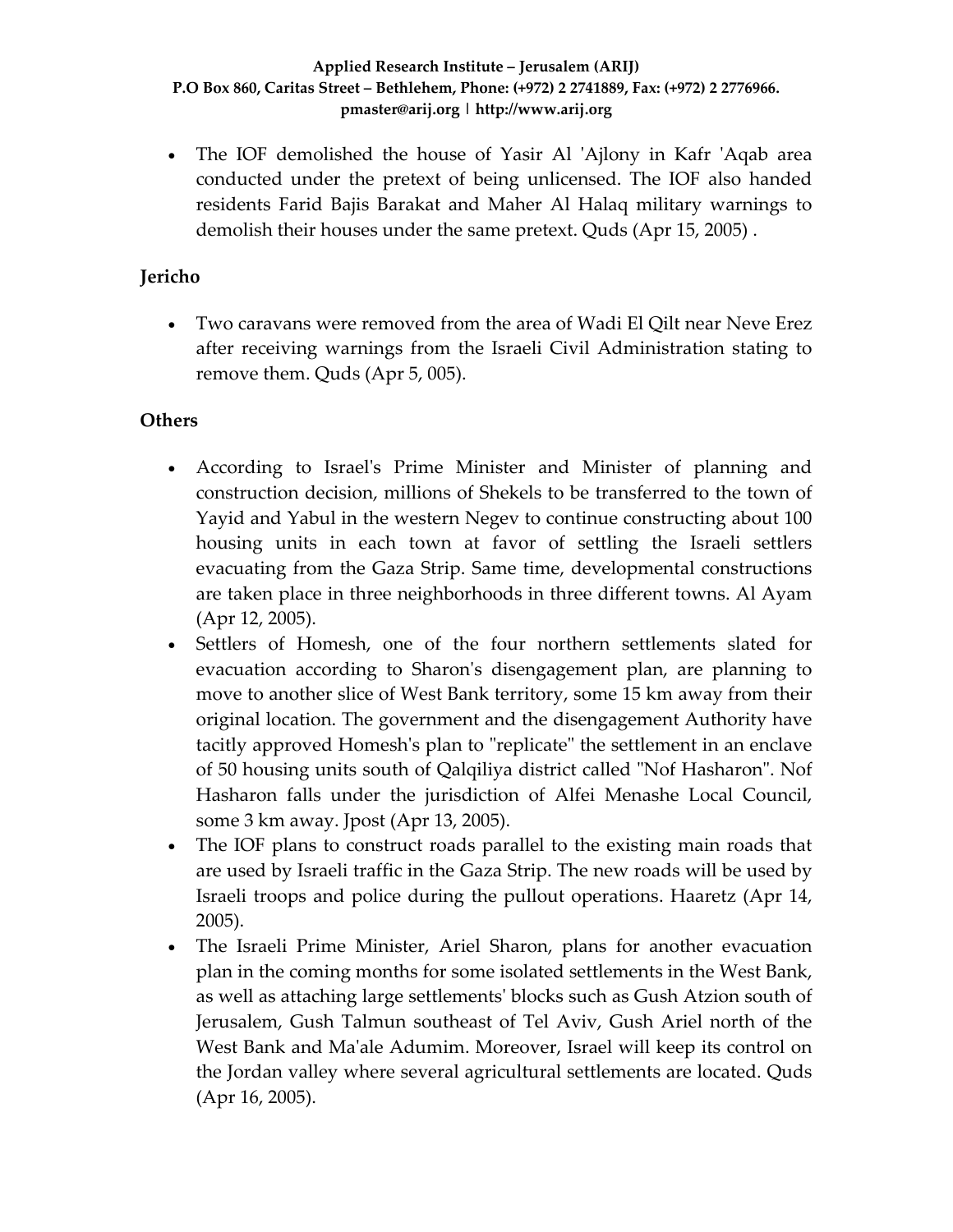- The Israel Company "Moriya" will start soon constructing the 20km eastern ring road project which will coast NIS 1.2 Milliard and will confiscate vast areas of Palestinian lands. According to the project, this road will overlap Jerusalem road from the south to then connect Ramallah Governorate with Bethlehem Governorate while needless to use road # 1. This road begins from "Harkabit" road in the south and connects with road 45 in the north of Pisgat Zeʹev. This road will include a network of bridges and three tunnels. Quds (Apr 16, 2005).
- The Israeli land Administration razed hundreds of dunums of lands in Sa'wa area in the Negev under the pretext of "public lands". Wafa (Apr 17, 2005).
- The Israeli Ministry of Agriculture dedicated 2000 m<sup>2</sup> of land in Balmahim area with hundreds of green houses in Nahal 'Oz to relocate the green houses of Gush Qatif settlement to these areas according to the Disengagement plan. Wafa (Apr 18, 2005).
- Israeli settlers constructed two outposts in the West Bank; the first was constructed in Geborim in Hebron while the second was constructed near Elon Moreh. Arabynet (Apr 18, 2005).
- Israel has asked for an indirect financial aid ahead for the disengagement, and the Bush administration has agreed to front Jerusalem a 3 billion‐ dollar financial guarantee until 2008, whereby the U.S. would help Israeli efforts for development in the Negev in the south and Galilee in the north. Haaretz (Apr 20, 2005).
- Israeli minister of agriculture suggested to give about 80 dunums to each of the 400 Israeli families evacuating from the Gaza Strip, adding to that, the total number of dunums are 30,000, 15 of which will be taken from the lands of Nahal Oz Kibbutz, Nir Yitzhak Kibbutz, Moshav Mavkiʹim, Urim and Havat Tal Or Kibbutz in the Negev as well as Moshavei Hanegev area. Quds+ Jpost (Apr 23, 2005).
- Indian tribes living in the United States of America have transferred Millions of Dollars to Israeli settlements in the West Bank such as Bittar Illit and the religious institute of "Ohal Taf'iret". Arabynet (Apr 26, 2005).
- The Israeli trail way authority is planning to erect two rail ways of NIS 280 millions cost.
- 1. The first is 11 km long and will connect Al ʹAfoleh with Jenin city in the north of the West Bank.
- 2. The second is 7 km long and will connect Gaza with Beir Shevaʹ‐Ashkelon rail way in the south. Arabs48 (Apr 26, 2005).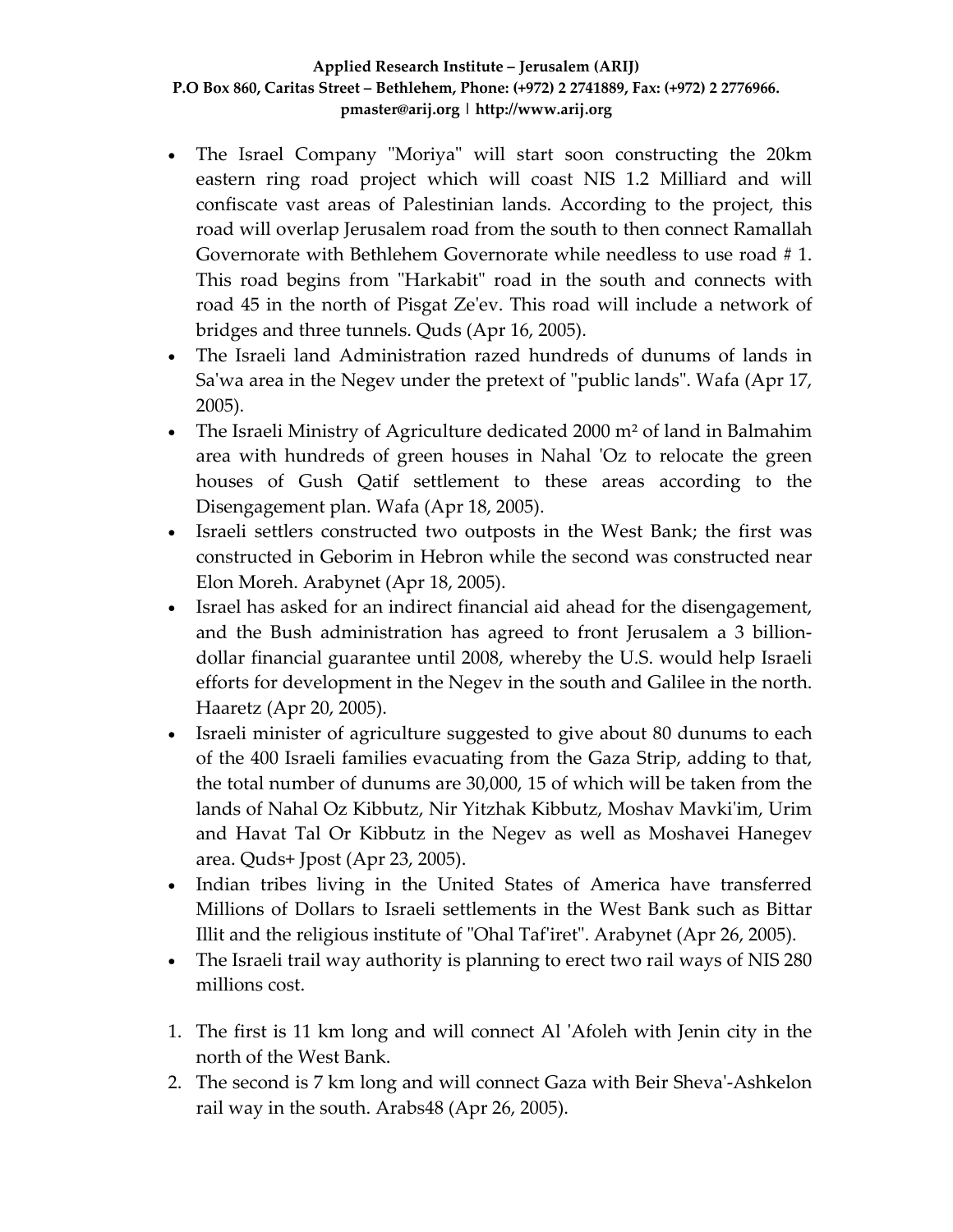- The Israeli company "Amba" is now constructing 1200 villas in the Israeli villages of Sadeh Nahimia, Manara, Mehnaim, Kfar Salud, 'Iomut, Kafr Blawm and Libanim. Quds (Apr 26, 2005).
- Plans to establish four new towns in the Nitzan area with 400 housing units in addition to the possibility of building a new neighborhood in northern Ashkelon area with 1000 housing units for Israeli settlers evacuating from Gaza Strip. Jpost+ Quds (Apr 30, 2005).

| <b>District</b>  | Land             | Land              | Uprooted       | <b>Houses</b>    | <b>Houses</b>    |
|------------------|------------------|-------------------|----------------|------------------|------------------|
|                  | Confiscated      | <b>Threatened</b> | <b>Trees</b>   | Demolished       | threatened to    |
|                  | (Dunum)          | (Dunum)           |                |                  | be               |
|                  |                  |                   |                |                  | demolished       |
| <b>Bethlehem</b> | 96.5             | $\bf{0}$          | 400            | $\bf{0}$         | $\boldsymbol{0}$ |
| Jerusalem        | 118              | 338               | $\overline{2}$ | 11               | 45               |
| Jenin            | $\bf{0}$         | $\bf{0}$          | $\bf{0}$       | $\bf{0}$         | $\bf{0}$         |
| Tulkarm          | 286              | $\bf{0}$          | $\bf{0}$       | $\boldsymbol{0}$ | $\mathbf{1}$     |
| Ramallah         | 7256             | $\bf{0}$          | $\bf{0}$       | $\mathbf{1}$     | $\overline{2}$   |
| <b>Nablus</b>    | 40               | $\bf{0}$          | $\bf{0}$       | $\mathbf{1}$     | $\boldsymbol{0}$ |
| Salfit           | $\mathbf{0}$     | $\bf{0}$          | $\mathbf{0}$   | $\bf{0}$         | $\bf{0}$         |
| Jericho          | $\bf{0}$         | $\bf{0}$          | $\bf{0}$       | $\bf{0}$         | $\bf{0}$         |
| Gaza             | 3                | $\bf{0}$          | $\mathbf{0}$   | $\bf{0}$         | $\bf{0}$         |
| Qalqiliya        | 30               | $\bf{0}$          | 900            | $\bf{0}$         | $\boldsymbol{0}$ |
| Hebron           | 1767             | 20                | 8025           | $\bf{0}$         | 3                |
| Tubas            | $\boldsymbol{0}$ | $\mathbf{0}$      | $\bf{0}$       | $\boldsymbol{0}$ | 3                |
| <b>Total</b>     | 9596.5           | 358               | 9327           | 13               | 54               |

**The Monthly** overview report gives a list of the Israeli Violations in the Occupied Palestinian Territory which are based on reports provided by field workers and\or by one or more of the following news sources: Al‐Ayyam daily newspaper, Al‐Quds daily newspaper, Palestinian National Information Center, Haaretz Daily Newspaper, The Jerusalem Post ‐ English‐language daily newspaper, International Press Center, Palestine News Agency‐Wafa, Maʹan News Agency, and Yediot Achronot.

The text is not quoted directly from the sources but is edited for size and clarity.